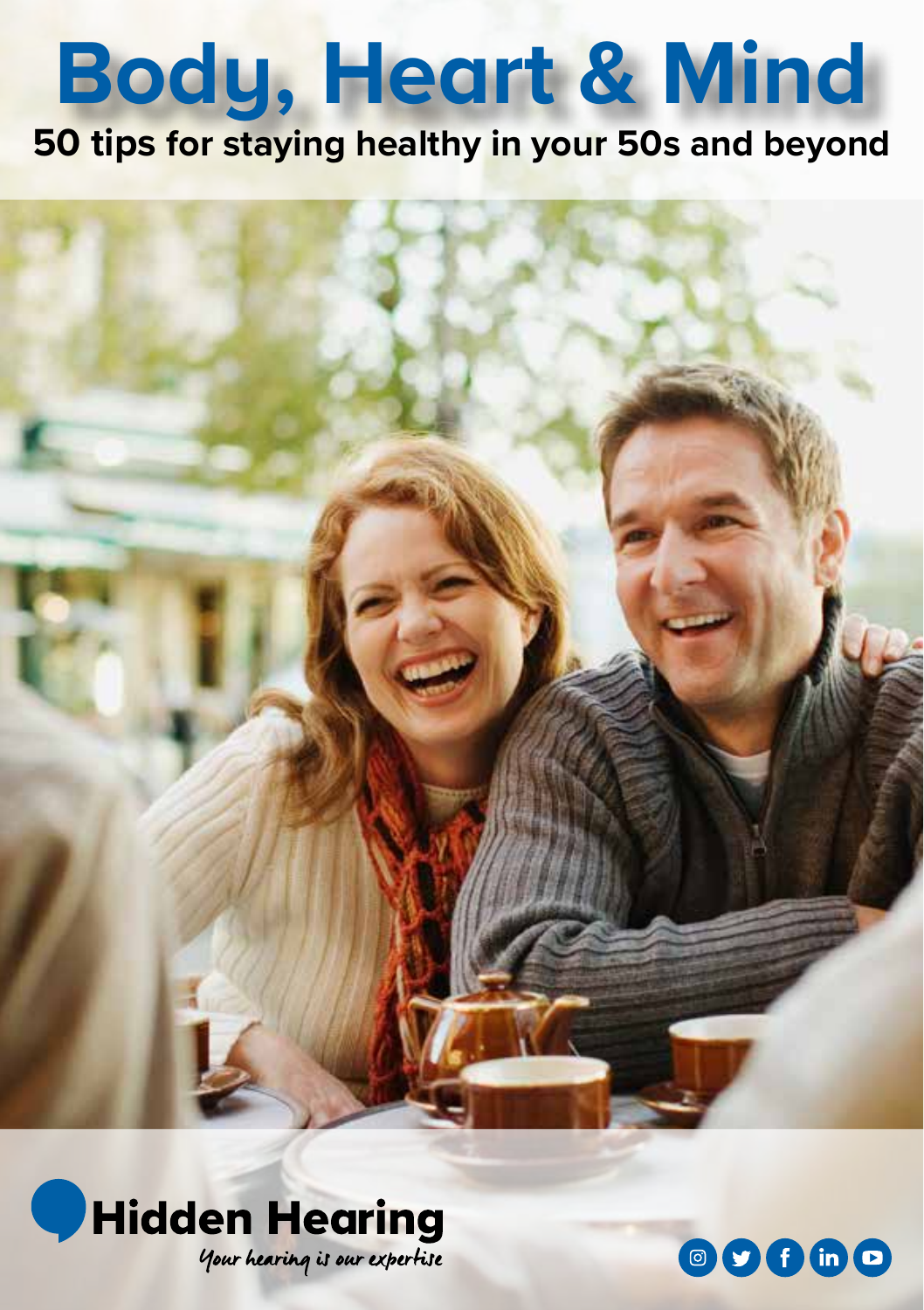### **Contents**

- **Setting the scene**
- **Weight loss is easier than you think**
- **Mind over matter**
- **Move it or lose it**
- **Checks you need to have**
- **Maintaining energy**
- **Easy guide to eating well**
- **Sight**

- **Hearing**
- **Staying connected**
- **Maximum independence**
- **You look simply great!**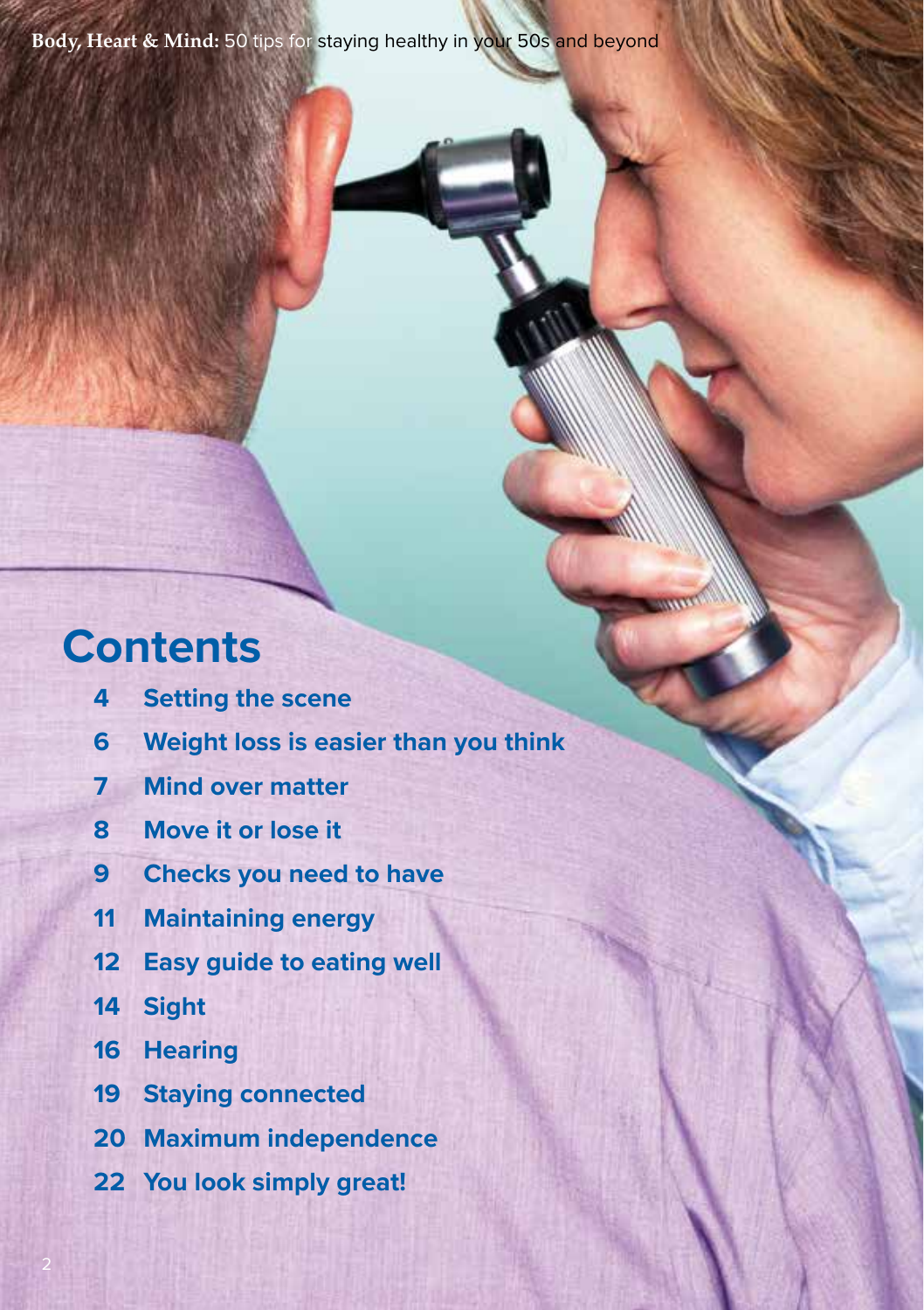*IStaying connected with friends* and family is an important way to maintain a feeling of wellbeing and purpose. Retaining and diversifying your social connections either face-toface or through new technologies, can substantially influence your emotional and physical wellbeing."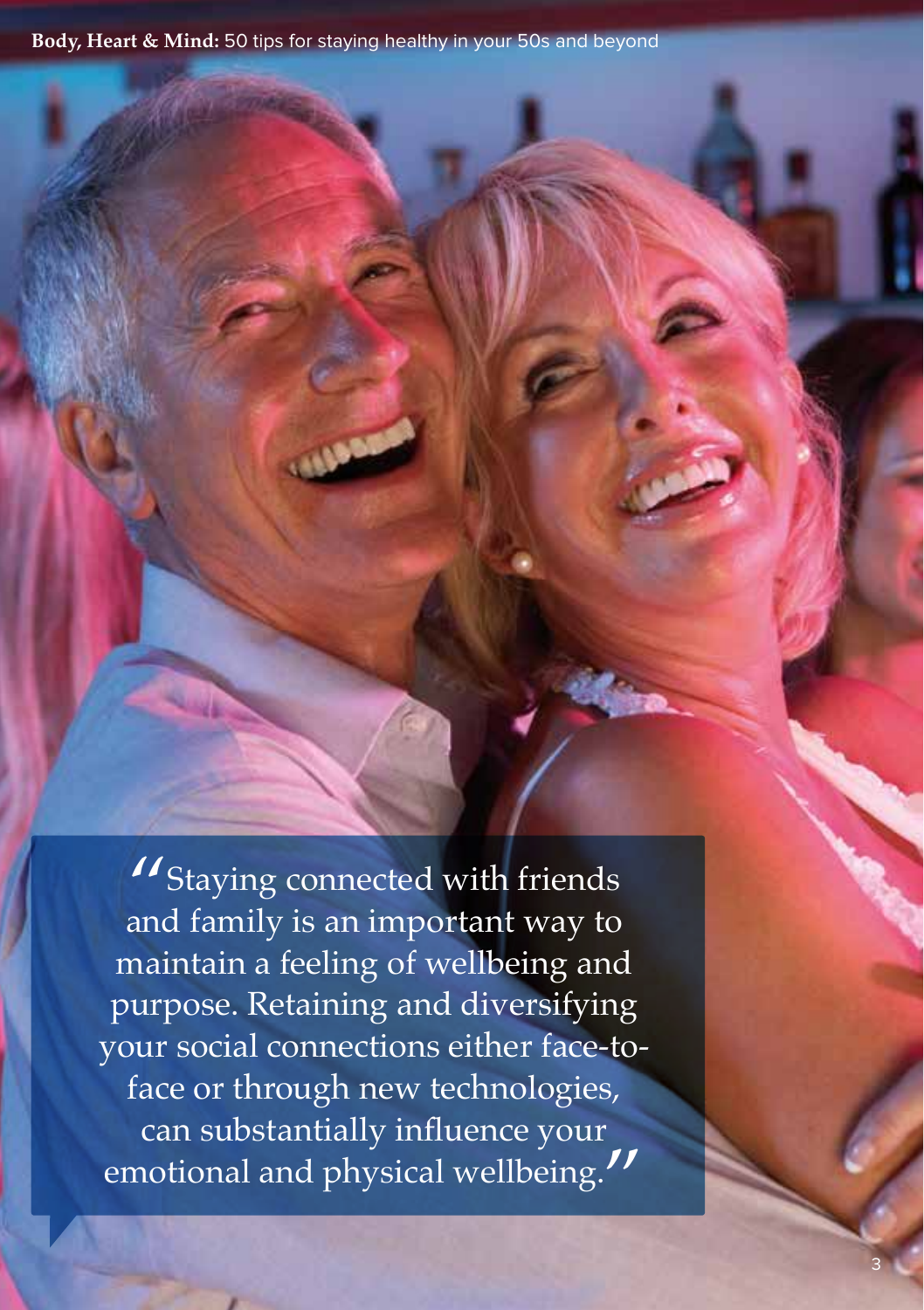### **Setting the scene**

Irish people are living longer than ever before. According to Government statistics more than 500,000 people in Ireland are over 65 years old. The latest projections show that there will be over 1 million elderly Irish people in 20 years' time and the number will increase to over 1.7 million by 2050.

Potentially, a longer lifespan gives us more opportunities to experience the riches life has to offer, including work, travel and spending time with family and friends. However, the longer we live, the more we risk developing conditions such as Type 2 diabetes, eyesight problems, hearing loss, dementia, some kinds of cancer and osteoporosis – to name a few.

Also, illness, injury or grief following the loss of a partner can lead to isolation and loneliness, making a difficult situation worse.

The good news is that getting older doesn't have to mean becoming frail, isolated or losing the independence you've worked so hard for.

Setting the scene for good health beyond 50 means addressing many facets of your life –from nutrition, to exercise, to stress control and social connections. It also means taking responsibility for maintaining healthy habits and discarding unhelpful ones.

As with any kind of change, this may seem daunting at first, but will be well worth the effort in the long run.

Throughout this booklet you'll find up-to-date information gathered from reputable sources about issues ranging from weight loss, to mental alertness, health checks, nutrition and more – along with 50 practical tips to help you implement positive changes that needn't cost an arm and a leg.



We start by looking at the topic on the lips (or hips?) of so many of us aged 50-plus – weight loss, and how to do it sensibly.

Next, we look at ways to keep your mind alert and healthy as you inch further up the age scale. Getting older doesn't have to mean losing your edge!

Then, we show you how to maximise your strength, endurance and flexibility through regular exercise.

From there, we run you through some of the key age-related conditions and current recommendations for screening and health checks. As with so many things in life,

preventing these conditions is definitely better than curing them!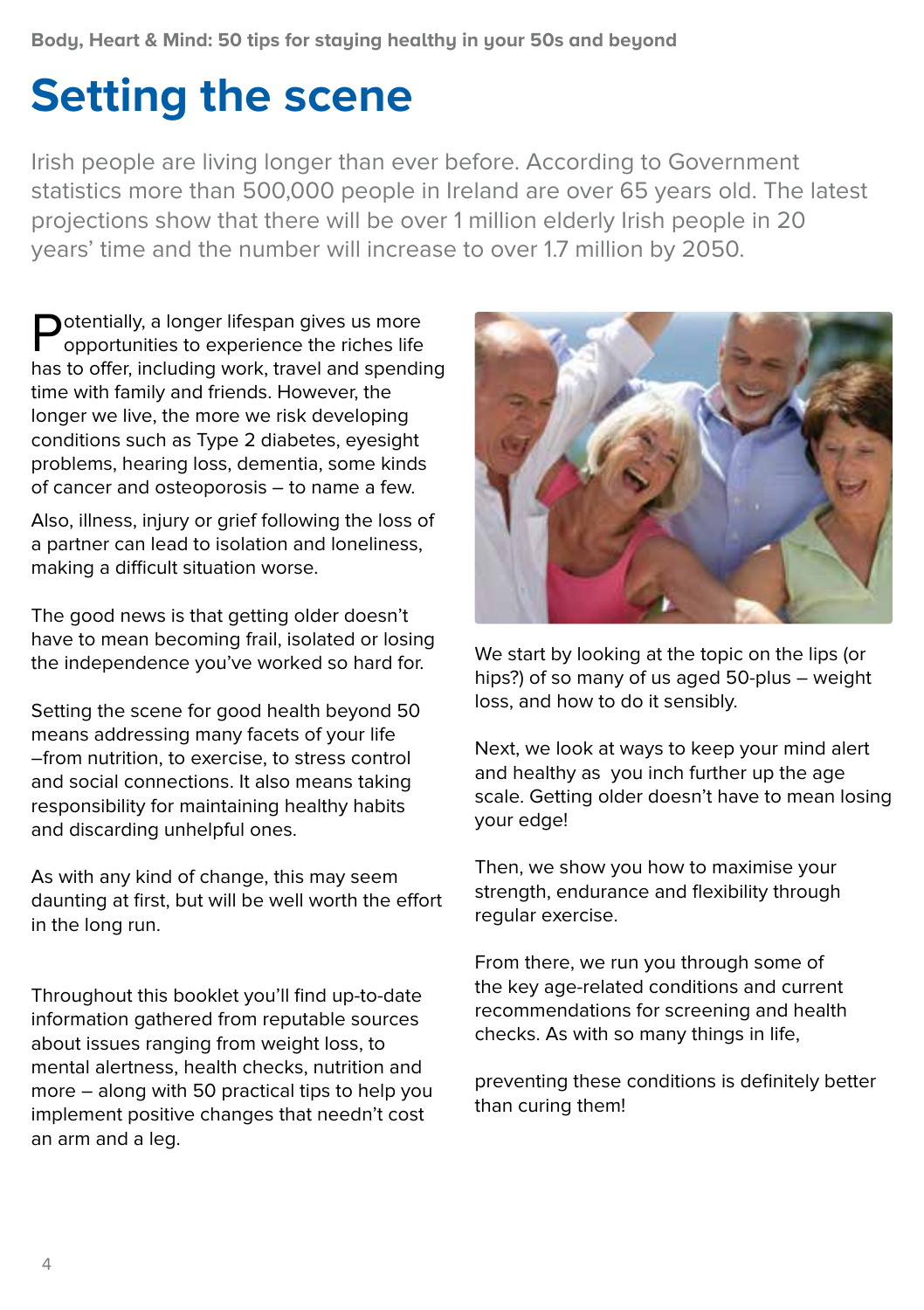



ext we take a look at how to maintain your energy levels. It's a lot easier than you think!

We share the basic components of eating well at 50 and beyond – what works, what doesn't, and how to make changes for the better.

Good eyesight and hearing are important assets in maintaining your independence later in life. We guide you through the basics of identifuing and treating common age-related conditions for your eyes and ears.

Staying connected with friends and family is another important way to maintain a feeling of wellbeing and purpose. We hope you'll benefit from our tips on preserving connections with loved ones and making new connections – the old-fashioned way, or through the myriad of options now available through information technology.

"Whilst age is one risk factor in developing some conditions, there is plenty you can do right now to minimise that risk and give yourself the best possible chance of moving into your later years feeling physically robust, mentally alert and psychologically healthy."

If you're currently fit and well, now is the time to plan ahead and give a little thought to how uou'll manage if and when you're affected by age-related illness or injury. We look at some strategies for maximising your independence, and touch on some of the support services available.

Finally, we spend some time on the part of you that's most visible to you, and to the outside world. We share fashion, grooming and postural tips that will have you feeling more confident, and looking years younger – without breaking the bank.

We hope you enjoy being '50 and beyond'. They could – and should – be your best years uet.

#### **Yours in good health The Hidden Hearing Team**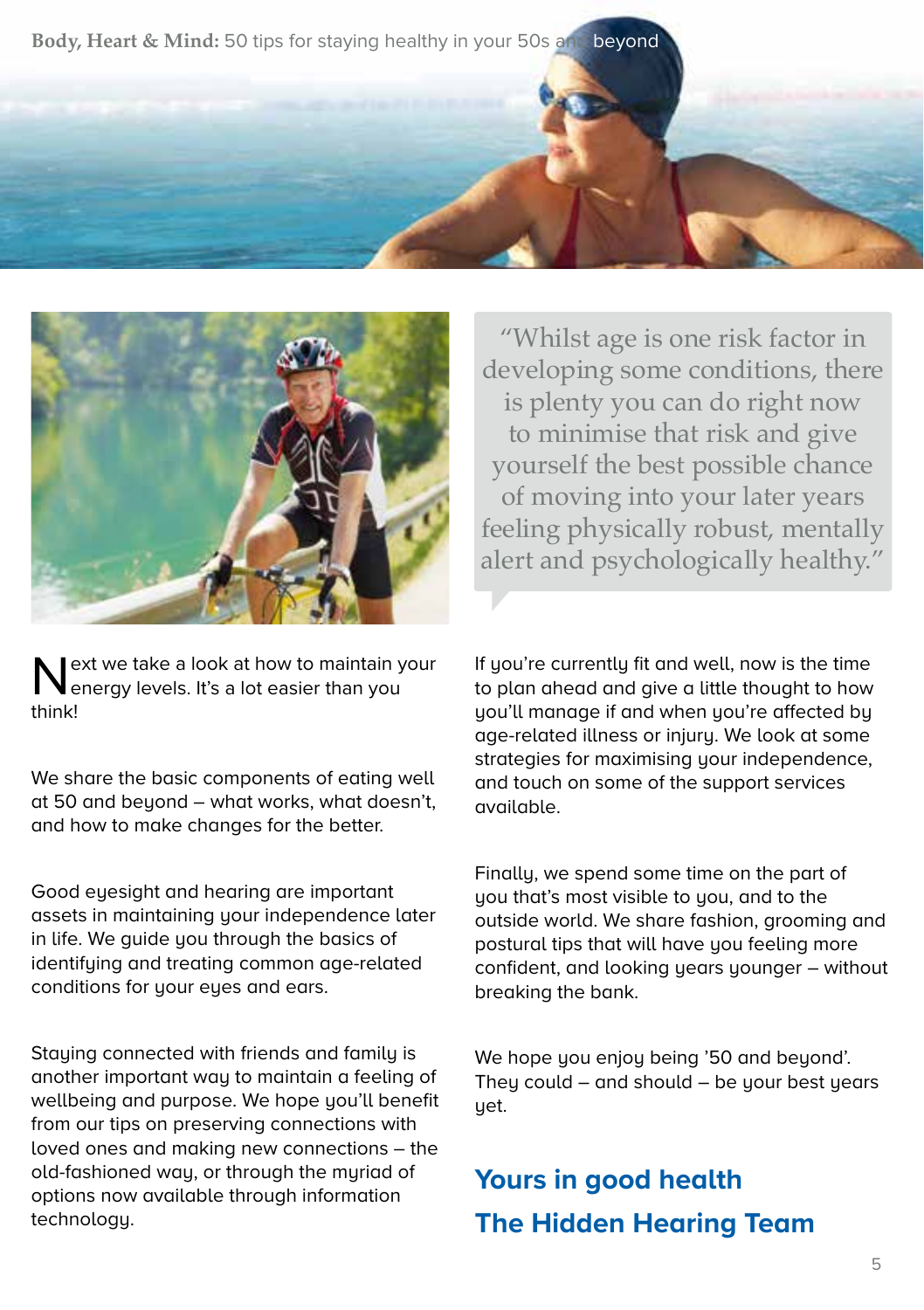# **Weight loss is easier than you think**

Finding that you can't eat the same rich foods as you did when you were younger without gaining weight? Noticed a 'spare tyre' around your middle that seems to come from nowhere?

It's not your imagination – evidence shows that metabolism (our abilitu to burn the energu from food) slows down somewhat as we enter our middle and later years. (You'll find more about this in our "Easu guide to eating well" on pages 12-13.) But that's no excuse for letting the lbs pile on.

Sensible weight loss (no more than 1lb per week) is a combination of wise nutrition choices and moderate intensity exercise – not going on a radical crash diet or taking up marathon running after years of being a couch potato!

#### **Cutting calories? Balance is the key**

Eating to lose weight should involve choosing a wide range of foods each day, including wholegrain bread and cereals (for complex carbohydrates), vegetables and fruit (for fibre and vitamins), dairy products (for calcium), and meat, fish or legumes (for protein).



Increase the 'incidental' exercise in your day by getting off the bus or train a couple of stops early and walking the rest of the way to work. Take the stairs instead of the lift; walking instead of driving for short trips; walking the dog instead of leaving the job to someone else.

You'll find more exercise tips in 'Move it or lose it' on page 8.

**Tip 1**

**Avoid eating when you are upset, angry or**  stressed. There are healthier ways to cope **with these feelings, and you'll find them throughout this booklet.**

**Tip 2**

**Move it any way you can! Regular exercise is the other key to weight loss**

#### **More information**

**Guide to Healthy Eating:**  bordbia.ie/ aboutfood/nutrition/pages/ healthyeatingplanner.aspx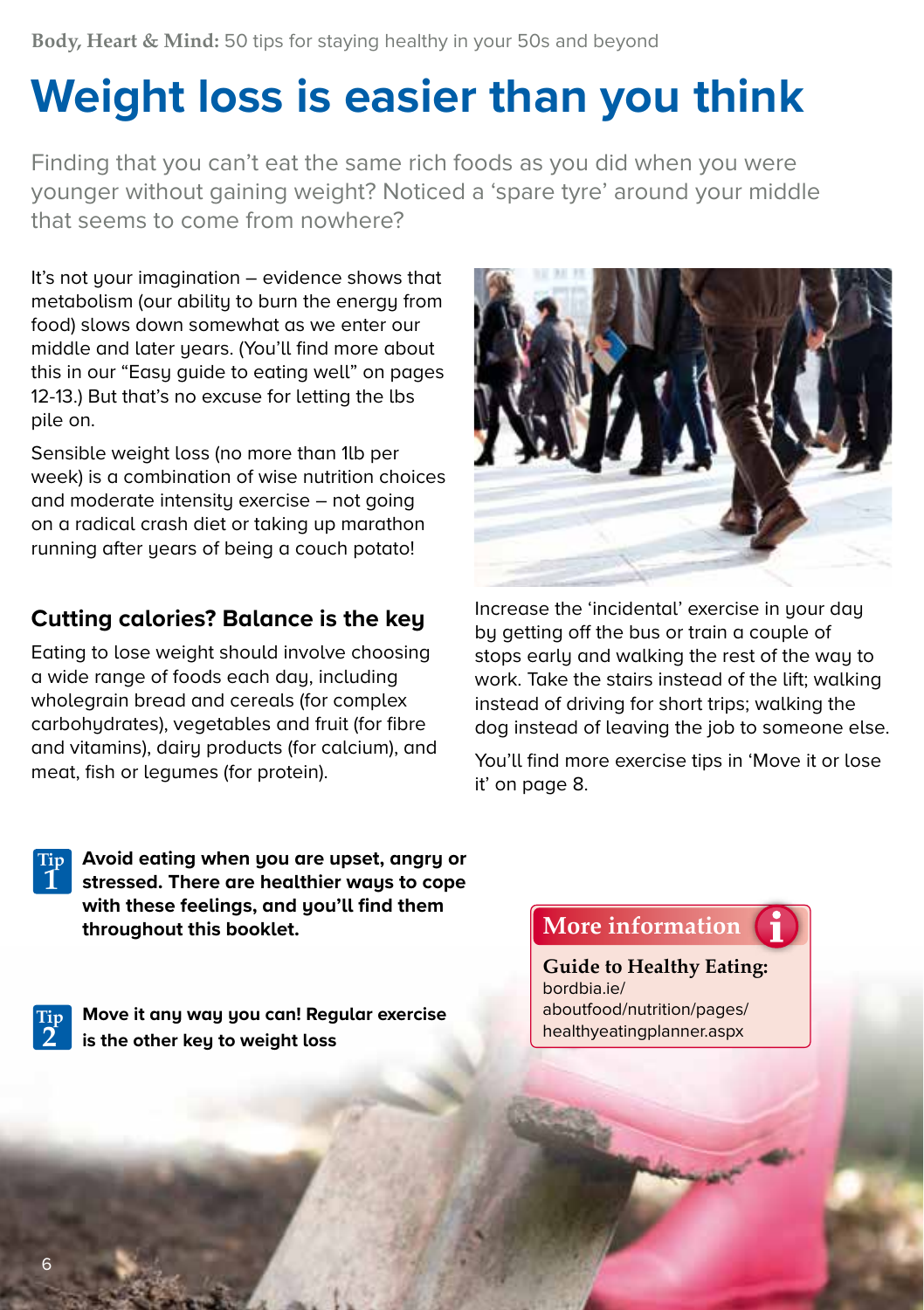### **Mind over matter**

Keeping your mind sharp is a key part of staying healthy and active in your 50s and beyond. Whilst some age-related brain conditions are irreversible once they begin, you can do simple things every day to reduce your risk of developing them.

According to The Psychological Society<br>
of Ireland learning new things and a continuous curiositu keeps your brain working. Creating mental stimulation keeps the brain fit and can prevent cognitive decline in older age. UK studies lead by Warwick Medical School at the Universitu of Warwick reveal growing older and putting on weight are not necessarily linked to a reduction in mental wellbeing. The investigation showed that the older people feel their quality of life from a mental point of view improves.

Regularly doing small things such as **Tip**  reading a book, learning a new hobby or solving a crossword will exercise your brain and make it work harder. **3**

Staying physically active, eating well and maintaining social connections can also play a part in keeping your brain healthy. You'll find tips on these throughout this booklet.

#### What about dementia?

Dementia is an umbrella term for a range of illnesses that cause a progressive decline in functioning, including memory loss, confusion, social withdrawal and personality change. There are about 42,000 people living in Ireland with dementia (Future Dementia care in Ireland 2012). Some will be people living with an undiagnosed dementia. It is expected that by 2041 some 140,000 people will have dementia.

Whilst getting older increases your risk of developing dementia, health expert's stress that most older people will not develop the condition.

#### Fishing for brain health

Oily fish are rich in Omega-3 fatty acids, **Tip**  which have been linked with better brain **4** health. One American study found a 60 per cent reduction in risk of Alzheimer's disease in people who ate oily fish at least once a week, compared with those who rarely or never ate fish. Try fresh or tinned salmon, mackerel or sardines.

If you're forgetful or having trouble concentrating, it may not necessarily be age-related. Check your stress levels instead. When you're stressed, the bodu's emergency response kicks into gear. Over long periods, this can affect your health. If possible, remove the source of your stress. It may also help to try meditation or yoga (see 'Maintaining energy' on page 11), exercise or speak with a trusted friend or GP.

#### **More information**

**National Standard for Better Healthcare:** hiqa.ie/standards/health/saferbetter-healthcare **Alzheimer's Society:** alzheimer.ie/ Home.aspx **Dementia Ireland:** dementia.ie/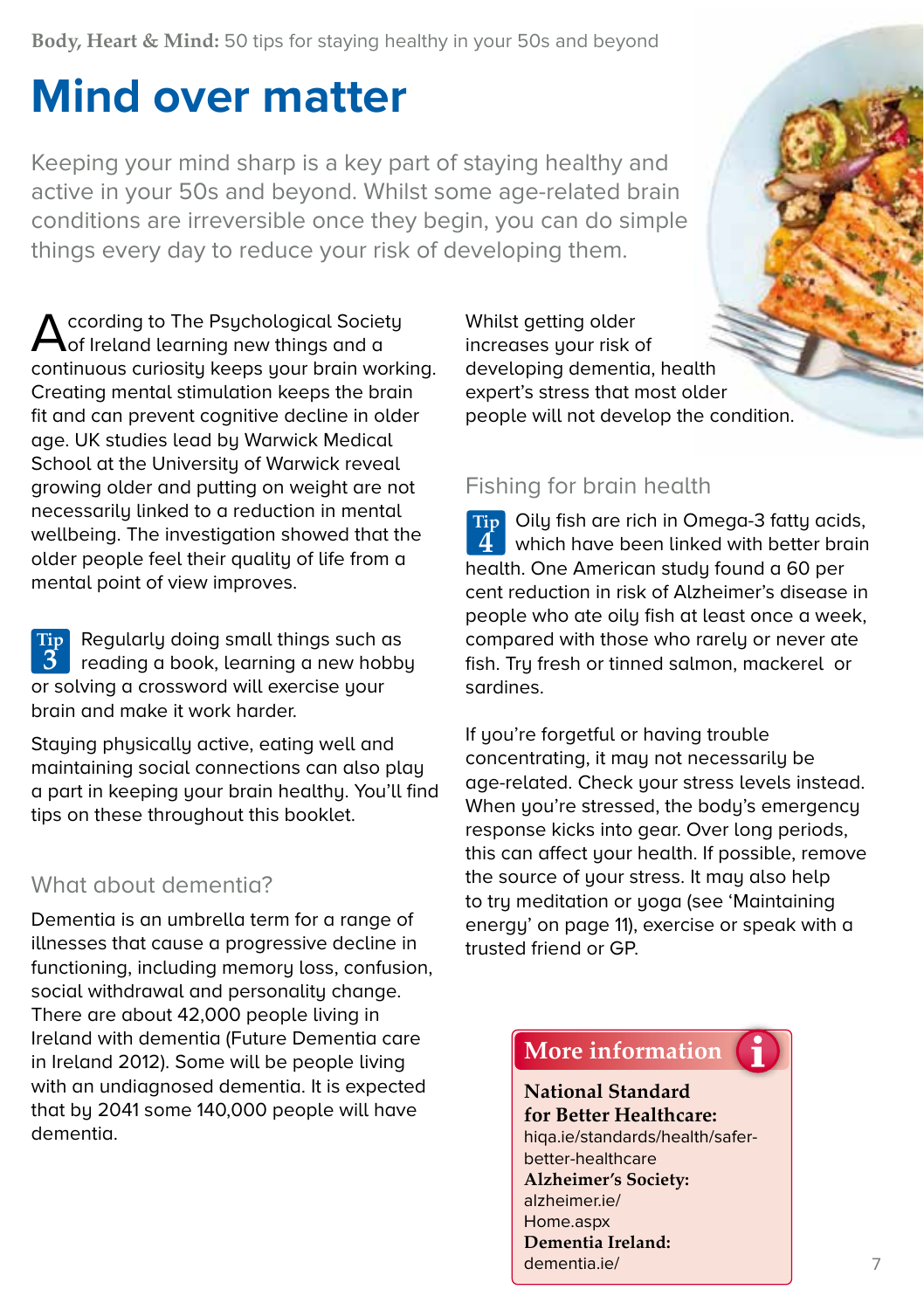### **Move it or lose it**

"I really should exercise more, but I can't seem to find the time."

"I'm not happy with that 'spare tyre', but I'm too old to start exercising."



Despite the excuses, there are many reasons to incorporate exercise into your daily life.

**A**ccording to the HSE, whatever your age, there is strong scientific evidence that being physically active can help you lead a healthier and happier life.

The HSE recommends at least 150 minutes (2 hours and 30 minutes) of moderate-intensity aerobic activity such as cycling or fast walking every week, or in other words 30 minutes a day, most days. 'Moderate intensity' means exercise that raises your heart rate and creates some shortness of breath, but still allows you to talk comfortably.

The key lies in changing it from an 'add-on' to a regular and enjoyable part of your daily life. **Tip 5**

#### **More information**

**Health Service Executive:** hse.ie/eng/

**Active Retirement Ireland:** activeirl.ie/

#### **There are three kinds of exercise:**

- 1. balance, mobility and flexibility, such as yoga and Tai Chi
- 2. endurance, such as brisk walking, jogging, swimming or cycling, which encourage your heart and lungs to work more efficiently
- 3. strength training, such as using light weights at the gym
- Tip Strength training increases muscle mass,<br>**6** which is good for managing insulin levels which is good for managing insulin levels. It also boosts bone strength, which helps prevent osteoporosis.
- **Tip 7**

If you can combine two or more kinds of exercise in each session, or throughout the week, you'll see benefits more quickly.



Anyone over 40 should see a doctor before starting a new exercise routine.



**Exercising needn't cost the earth. Many** gyms have Pensioners' discounts. You could consider swimming at your local pool, or enquire with your local council about walking groups in your area.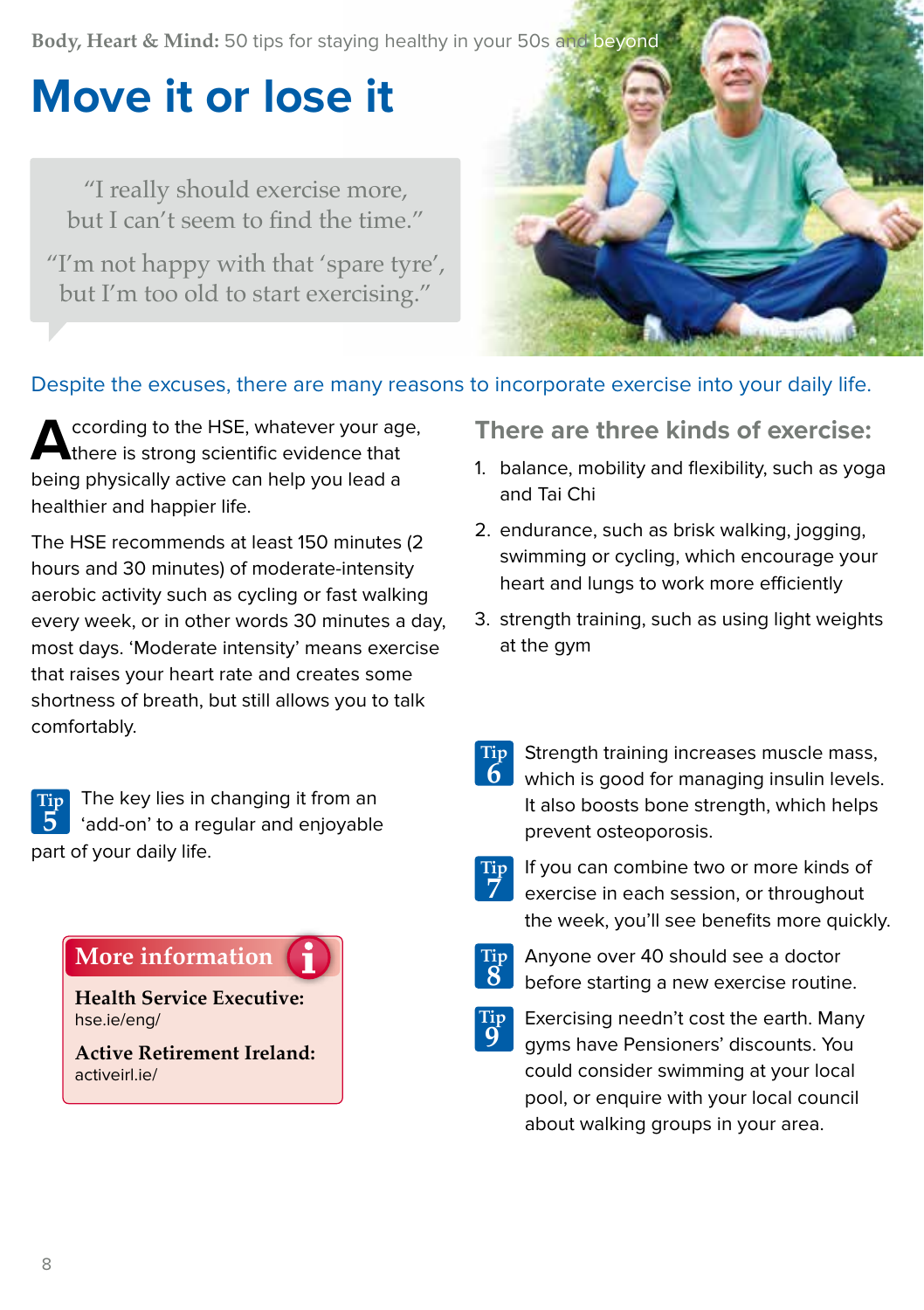### **Checks you need to have**

Reaching 50 is a great cause for celebration. But it also means an increase in your chance of developing certain conditions – so it pays to have checks.

Bowel cancer is the second most common cause of cancer death in Ireland – affecting more males than females. It can develop without any initial warning symptoms but can be treated if detected early. The Bowel Cancer Screening Programme is delivered by the National Cancer Screening Service. The programme offers free screenings to men and women aged 55-74 on a two year cycle. **Tip 10**

Each year in Ireland over 2,500 men are diagnosed with prostate cancer. After skin cancer, prostate cancer is the leading cause of cancer in men. The chances of developing prostate cancer increase as you get older. Most cases develop in men aged 70 or older. **Tip 12**

#### **More information**

**Breast Cancer Ireland:** breastcancerireland.com/ iopen24/

**Irish Cancer Society:** cancer.ie/cancer-information/ breast-cancer

is the most common cancer in

**Tip 11**

**More information Cancer Screening:** cancerscreening.ie

Breast cancer

Ireland. Over

2,000 women get breast cancer in Ireland each year. Most of them (8 out of 10) are over 50, but younger women, and in rare cases men, can also get breast cancer.

Due to the success of The National Cervical Screening Programme, cervical cancer in now an uncommon type of cancer in Ireland. However, it's still a common cause of cancer – related death in countries that don't offer screening.



**Irish Cancer Society:** cancer.ie/get-involved/fundraise/ action-prostate-cancer

**Tip 13**

Continue to have a range of regular check-ups. Routine visits to the dentist along with blood pressure, cholesterol and even glucose tolerance tests are all valuable.

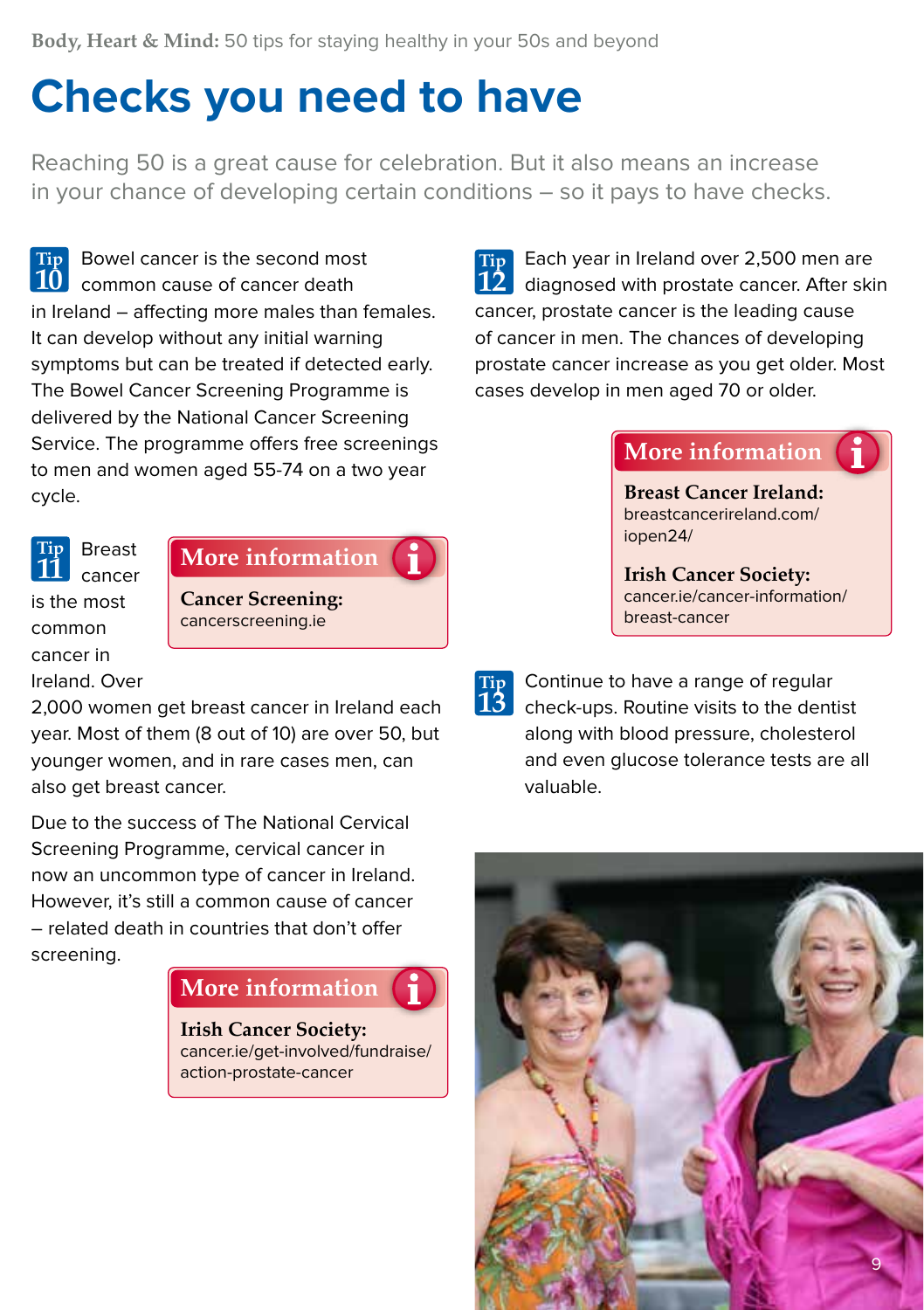"Don't wait until you're thirsty to drink, because by then you're already dehydrated."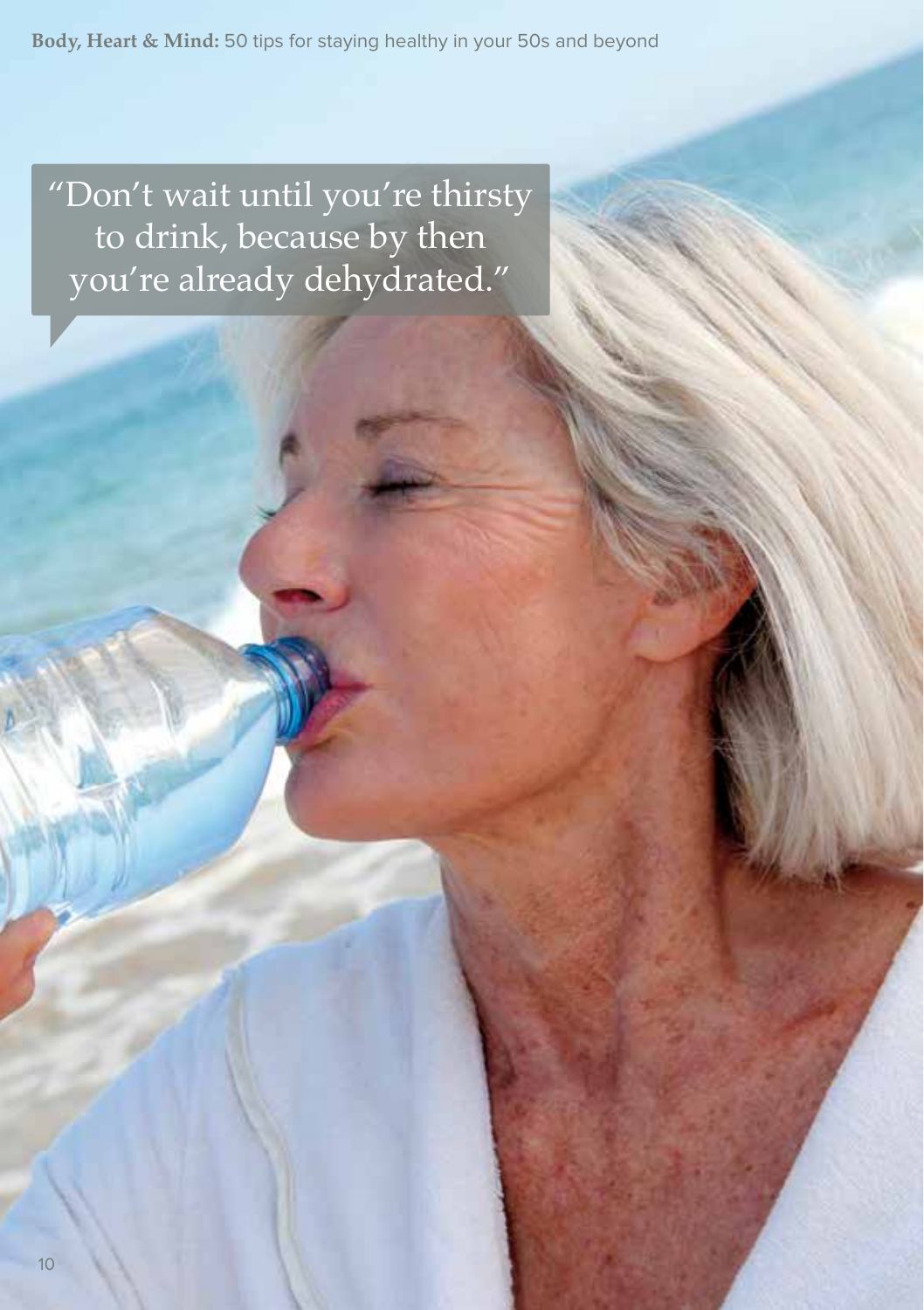# **Maintaining energy**

If you're eating nutritious food, exercising regularly, keeping your mind active and cultivating plenty of social contact, you're probably well on the way to maintaining or even increasing your energy levels. But there's even more you can do to ensure you're firing on all cylinders.

First, make sure you're getting enough  $\bf 14$  sleep and pacing your daily activities appropriately. According to the Jean Hailes Foundation Australia, Elizabeth Klerman of Brigham and Women's Hospital and the Harvard Medical School you may find that you need less sleep at night as you get older. This means you could tire more easily during the day. Try not to cram as much into your day, and have an afternoon rest to carry you through until bedtime. **Tip** 

Second, make sure you're getting enough protein (more about this in the "Easy guide to eating well" on page 12). Nutrition experts say that the body takes longer to convert protein into energy, compared with carbohydrates.

Including a source of protein with each **Tip**   $\overline{15}$  meal will help stabilise blood sugar and improve your alertness.

Third, drink plenty of water. Dieticians say your brain needs adequate water to function properly and help maintain alertness.

Don't wait until you're thirsty to drink, **Tip**   $\overline{{\bf 16}}$  because by then you're already dehydrated. Minimise black tea, coffee and cola, as caffeine has been linked with dehydration.

**More information** 

**Irish Health:** irishhealth.com



To sustain or boost your energy, surround  $17$  yourself with people who make you feel good. That may sound obvious – but how many times have you maintained contact with someone who drained your energy, because you didn't want to hurt them? **Tip** 

Whilst you don't always have control over who is in your life (you can't choose your relatives for example!) there are ways to control your responses to their behaviour so that you don't feel stressed or drained.

It's said that practices such as meditation, yoga and Tai Chi can help turn down the volume of 'busy' chatter that constantly runs through our mind. This in turn may give us the space to create more perspective on our relationships with other people.

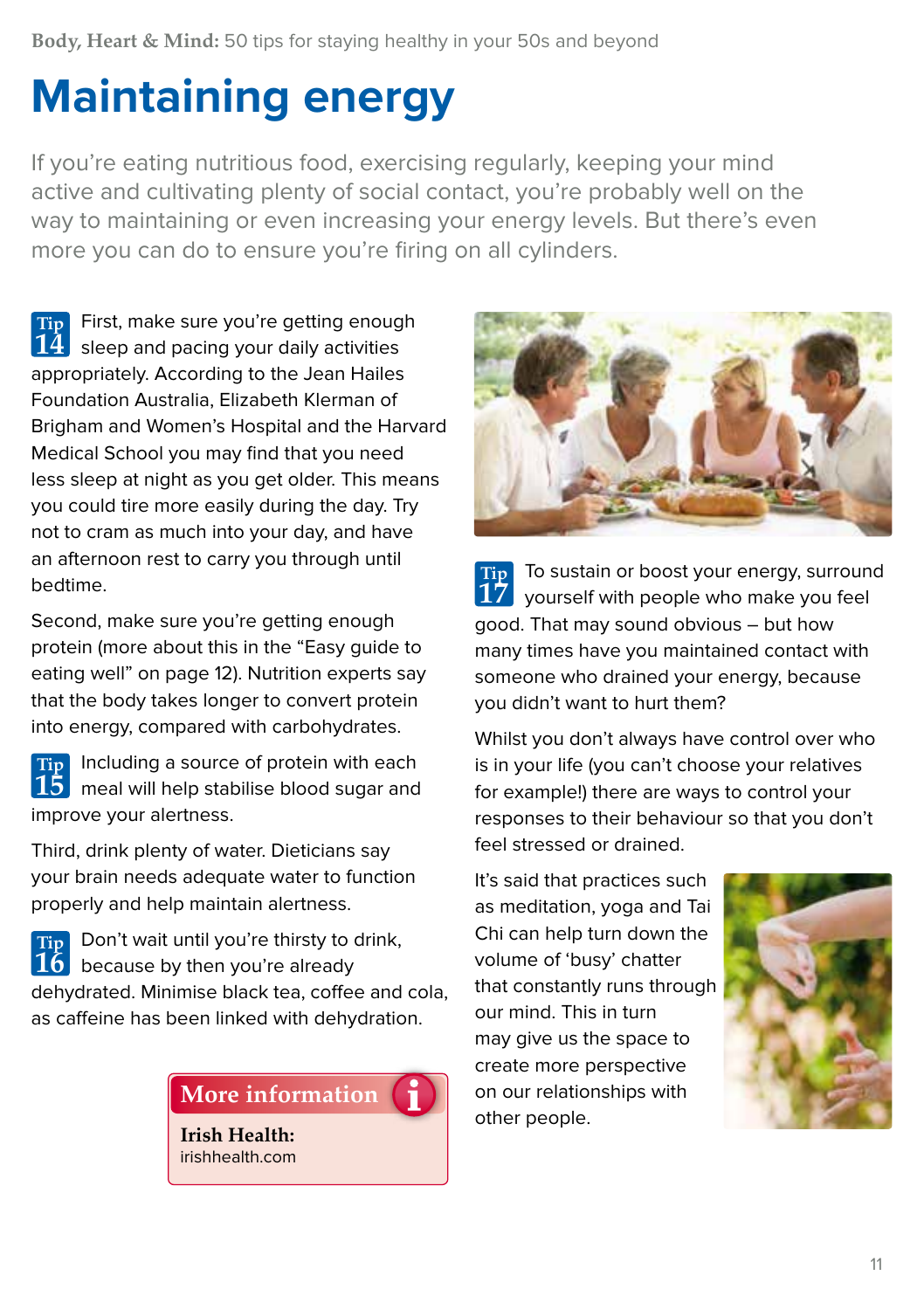### **Easy guide to eating well**

Remember your 20s and 30s, when your body could bounce back from erratic eating and over-indulgence? As you move into later life, it takes more discipline to stay healthy. Bodily changes and medications can affect your ability to get the nutrition you need.

**A**s you get older, you produce less stomach acid, which makes it harder to break down food and absorb a range of vitamins and minerals. You also break down protein less efficiently.

What's more, your base metabolic rate naturally falls by around 10 percent as you age, which means you won't burn calories as efficiently. So what can you do about it? Plenty!

Choose foods that are high in nutrition but **Tip**   $\overline{18}$  low in calories. Replace high-energy / low nutrient foods such as cakes and pastries with brown rice, wholemeal pasta or unpeeled potatoes.

It's worth reducing the overall amount of **Tip**  grain-based foods you eat, and substituting a wide range of vegetables. If you need coaxing to eat more veg, try adding vinegar and lemon juice (Greek-style), soy sauce or ginger (Asian-style) or preparing an Indian-style curry. **19**

Next increase the amount of protein in your diet. According to various research protein tissue accounts for 30% of whole-body protein turnover but that rate declines to 20% or less by age 70.

A good rule of thumb is to include a high-**Tip**  protein food in every meal. This needn't **20** involve buying expensive cuts of meat. Try an omelette with canned bean salad. The combination of animal and plant-based proteins will provide all the essential amino acids. Other options include skinless chicken or fish with steamed vegetables, or stir-fried tofu with Chinese greens.



#### **Go Mediterranean**

Food from traditional cultures provides a **Tip**  delicious way to adapt to your body's changing nutritional needs. For years, Mediterranean's have eaten a diet that emphasises fish, fruit and vegetables, legumes, olive oil, seeds and nuts. **21**

This way of eating is not only high in protein, vitamins and minerals, but improves circulation and protects against cardio-vascular disease.

#### "A good rule of thumb is to include a high-protein food in every meal."

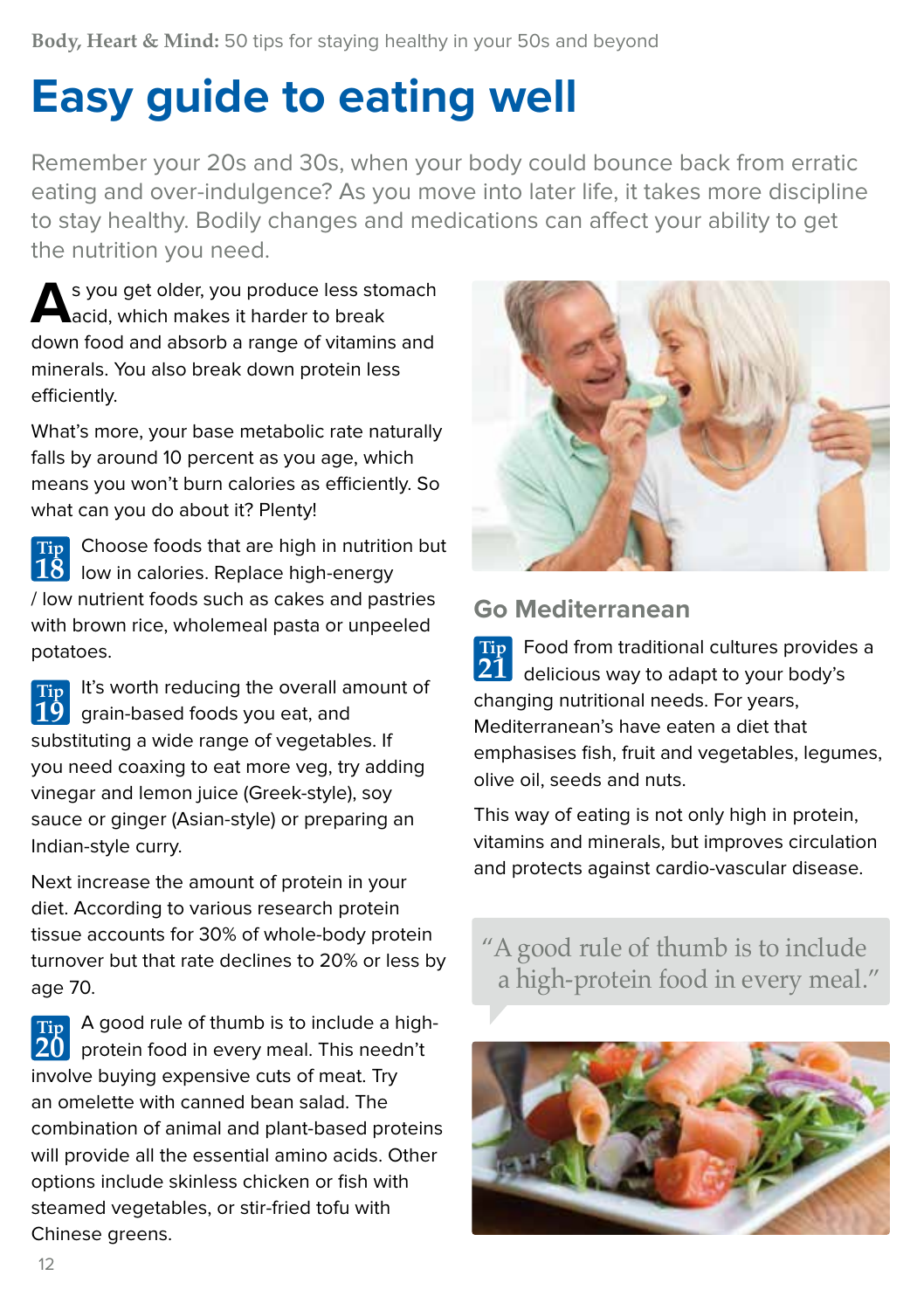

#### **Capturing calcium**

Calcium is one nutrient that's particularly important in your 50s and beyond.

An adequate calcium intake not only **Tip**  supports your nerve, muscle and heart **22** function, but helps maintain bone density and strength. A sustained lack of calcium can lead to low bone density (osteoporosis) which makes the bones more susceptible to fractures – affecting your health and potentially your independence later in life.

According to a US study, bone mass declines in men from 50 onwards but the Australian National Health and Medical Research Council stated that in females it occurs after the menopause. In the five to ten years after this time, women lose calcium more quickly than men. For the over-50s, the NHMRC recommends a dietary calcium intake of 1000mg per day for men and 1300mg per day for women. Try dairy products, bony fish, legumes, almonds, Brazil nuts, eggs and fortified soy drinks. Calcium supplements may also be a good idea for some people, but check with your GP.



Watch how much salt you eat, because a high sodium intake can increase calcium loss.

#### **Get outdoors**

Adequate Vitamin D is essential to absorb **Tip**  24 the calcium that helps protect bone strength. Unprotected exposure to sunshine provides 90 per cent of our Vitamin D requirements. Over exposure to the sun should be approached with caution and you can get good advice from

www.cancer.ie/reduce-your-risk/sunsmart/code

If you have dark skin or can't get outdoors much because of illness or injury, you may be at greater risk of Vitamin D deficiency. Your GP can test your levels and advise whether a supplement is warranted.



#### **Mind those meds**

Some medications prescribed for age-**Tip**  25 related conditions such as reflux, high blood pressure and diabetes can interfere with nutrient absorption. If you're taking medication, check with your pharmacist whether it could affect your nutrition.

A medical card issued by the HSE **Tip**  allows the holder to receive certain health **26**services Free of Charge. There are also a number of exemptions for more serious and chronic health conditions. So, there is no need to miss out on the right medication. Ensure you ask your GP for details.

#### **More information**

**Citizens Information:** citizensinformation.ie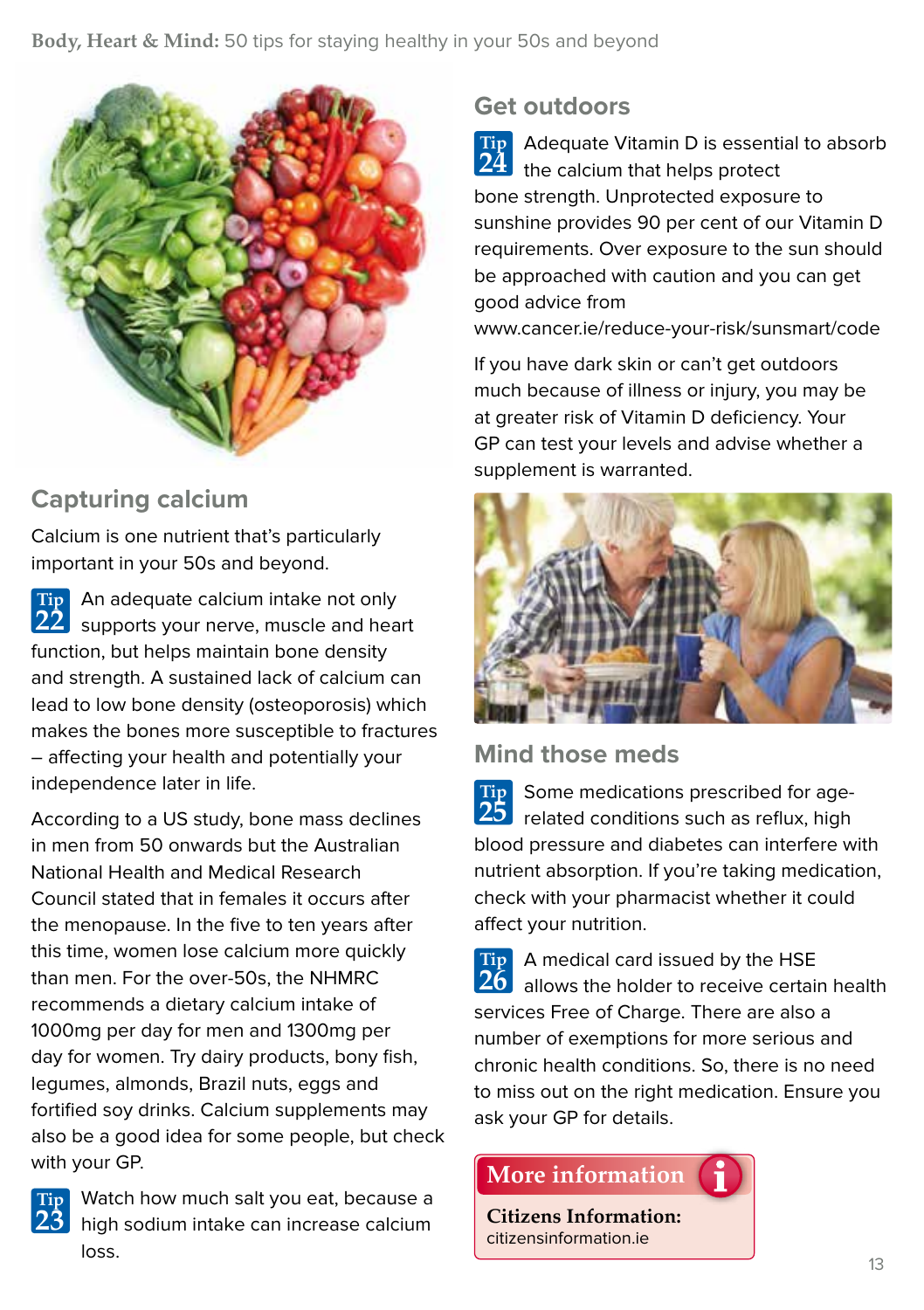# **Sight**

Maintaining good vision is an important part of keeping active and independent. As you get older, your eyes will work less efficiently – but there's plenty you can do to minimise the risk of problems and identify symptoms that warrant professional attention.

Cataracts are caused by a change in the protein structure of the lens, and exposure to ultraviolet (UV) sunlight. They're a bit like wrinkles – live long enough, and you're likely to get one! **Tip 27**

Symptoms include clouding of the lens, blurred or hazy vision, and greater sensitivity to glare. If neglected, cataracts can cause blindness. Fortunately, they're easily treated by replacing the cloudy lens with a plastic intra-ocular lens; usually under local anaesthetic.

Age-related macular degeneration (AMD) is an eye condition that affects a tiny part of the retina at the back of your eye, which is called the macula.

AMD causes problems with your central vision, but does not lead to total loss of sight and is not painful. AMD affects the vision you use when you're looking directly at something. for example when you're reading, looking at photos or watching television. AMD may make this central vision distorted or blurry and, over a period of time, it may cause a blank patch in the centre of your vision.



The charity National Council for the Blind of Ireland (NCBI) has warned that the number of people in Ireland that suffer from sight loss could double over the next 20 years, therefore, regular eye checks are essential. There are also reported to be over 150,000 in Ireland affected by diabetes, with diabetic retinopathy the leading cause of blindness among the adult population.

Glaucoma is caused by irreversible damage to nerve cells that transmit **28** information from the eye to the brain. Symptoms include blurred vision, seeing coloured rings around lights, and eye pain and redness. By the time symptoms appear vision is permanently affected. Glaucoma can't be prevented, so early detection through eye examinations is healthy. **Tip** 

More than one-quarter of people over 75 have diabetes, putting them at risk of developing a diabetes-related eye condition. Most of these conditions affect the retina and can cause irreversible vision damage if not carefully monitored and treated. **Tip 29**

#### **More information**

**National Council for the Blind of Ireland:** ncbi.ie/

**Association of Optometrists:**  optometrists.ie/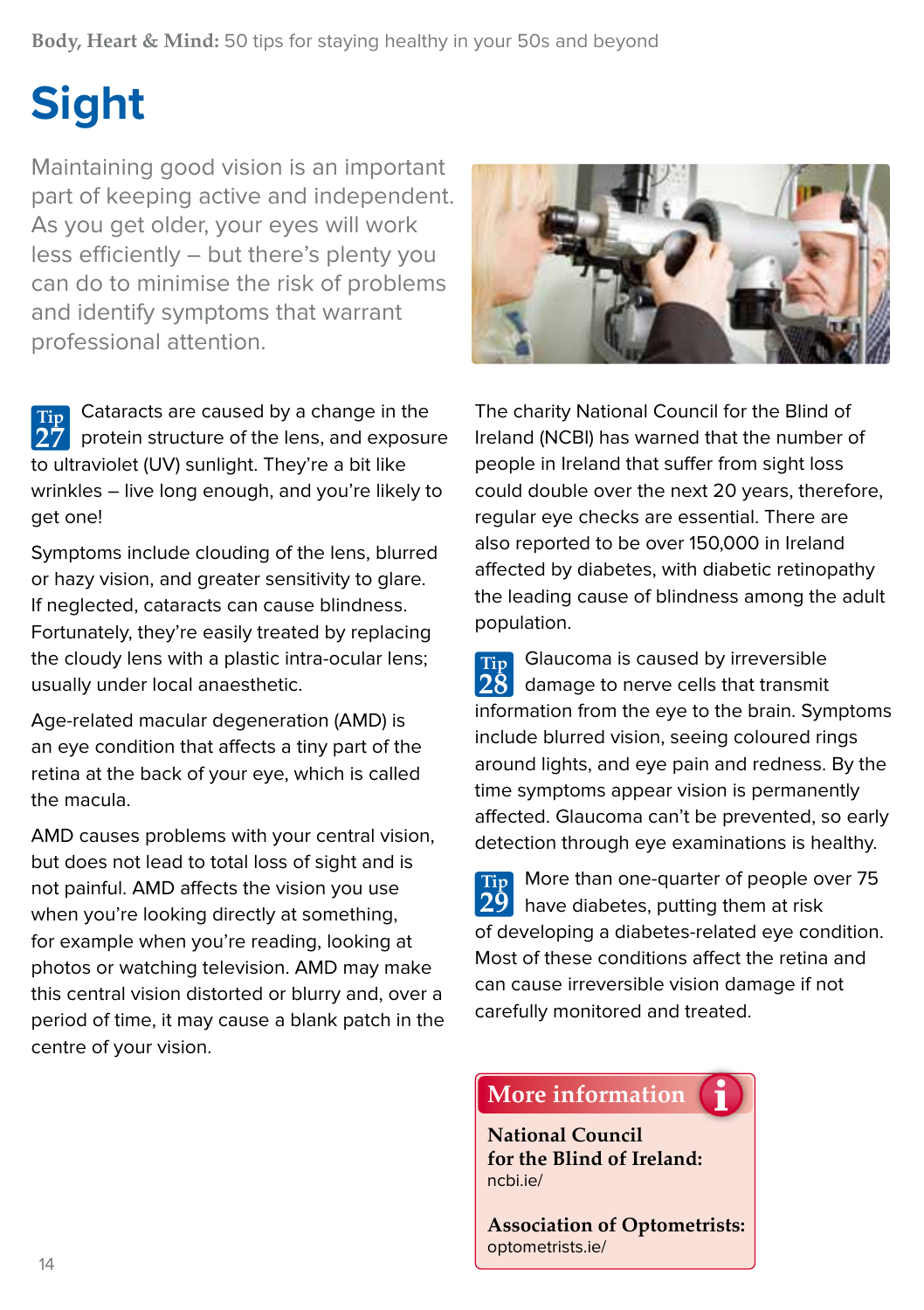

As with other muscles in the body, our eye focusing muscles lose flexibility with age. This starts at about age 20, but isn't noticeable until around 45. At this point, the condition becomes known as presbyopia. It can be corrected with glasses, contact lenses, laser surgery or intraocular lenses.

"Cataracts are easily treated by replacing the cloudy lens with a plastic intra-ocular lens; usually under anaesthetic."

#### **An eye towards prevention**

**Tip 30**

Minimise UV exposure to help prevent cataracts and AMD. Avoid the sun from 10am – 3pm, wear a broad-brimmed hat and wear wrap-around sunglasses with a high sun protection factor.



Quit smoking to help prevent AMD.

Eat foods in Omega-3 fatty acids (fish, eggs, green leafy vegetables and nuts) to help reduce the progression of existing AMD. **Tip 32**

Visit an optometrist for an eye test every two years, or more often if you have a diagnosed condition.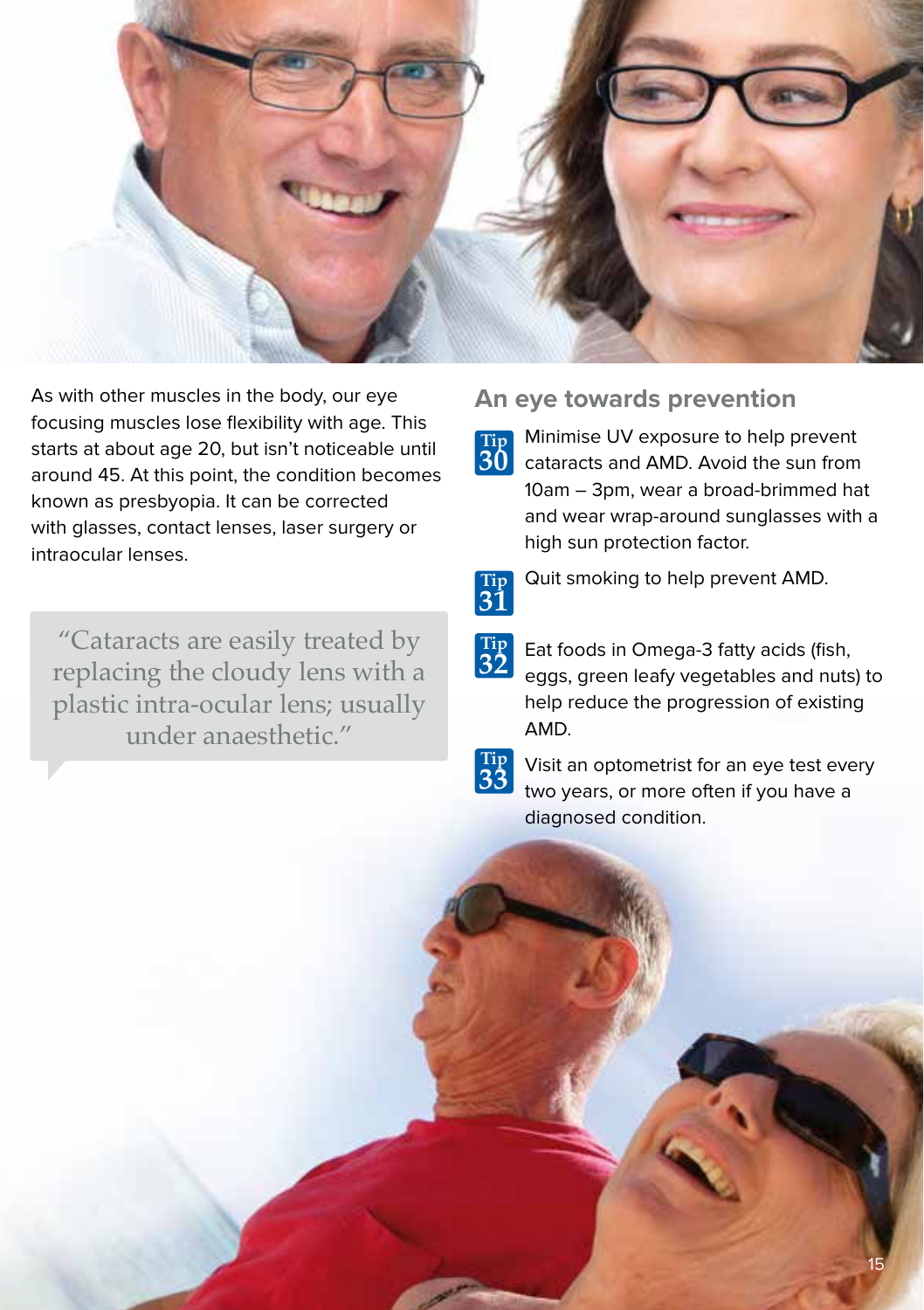# **Hearing**

The latest facts and figures on hearing show there are more than 400,000 people in Ireland with some form of hearing loss. 20% of people aged 50 years and older experience a disabling hearing loss (225,000 people in Ireland), while 44% of people aged 70 years and over experience a disabling hearing loss (145,000 Irish adults). Today, more and more people are suffering from noiserelated hearing loss resulting from their jobs or from listening to music too loudly on MP3 players. This coupled with our ageing population, means that the number of people with hearing difficulties is set to rise dramatically in the coming years.

**M** ost hearing loss means being unable to<br>hear certain sound frequencies. You may miss parts of words during conversations, or feel that the other person is mumbling. There are three main kinds of hearing loss:

- 1. Conductive caused by disorders of the outer and / or middle ear. This can sometimes be improved medically or surgically.
- 2. Sensorineural a combination of hearing loss from problems with the inner ear, and abnormalities of the auditory neural pathway. Most sensorineural hearing loss is permanent, and generally corrected by hearing aids.
- 3. Mixed a combination of conductive and sensorineural hearing loss.

While it's natural not to want to admit that **Tip**   $\bf{34}$  you may have a hearing loss, it's important to seek help early. Consult a qualified professional such as the audiologists at Hidden Hearing.

#### **35 More information**

**Hidden Hearing** hiddenhearing.ie





Following a full hearing assessment, treatment and hearing devices are readily available from a variety of sources. You can access via your GP and through the HSE or through a Hearing Care specialist such as Hidden Hearing, who often have immediate availability and have a wide range of solutions available. **Tip**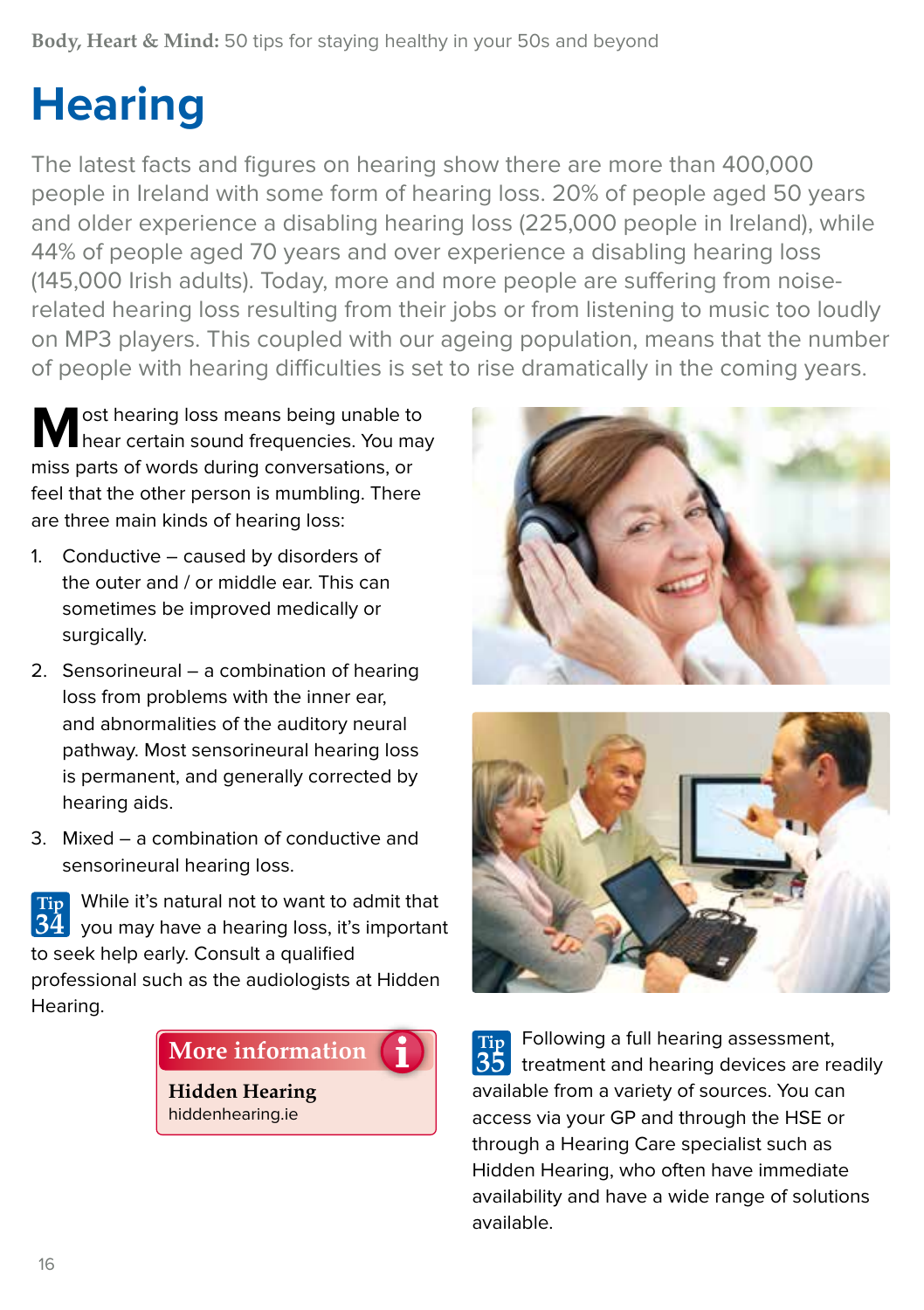"While it's natural not to want to admit that you may have a hearing loss, it's important to seek help early. Consult a qualified professional such as the audiologists at Hidden Hearing."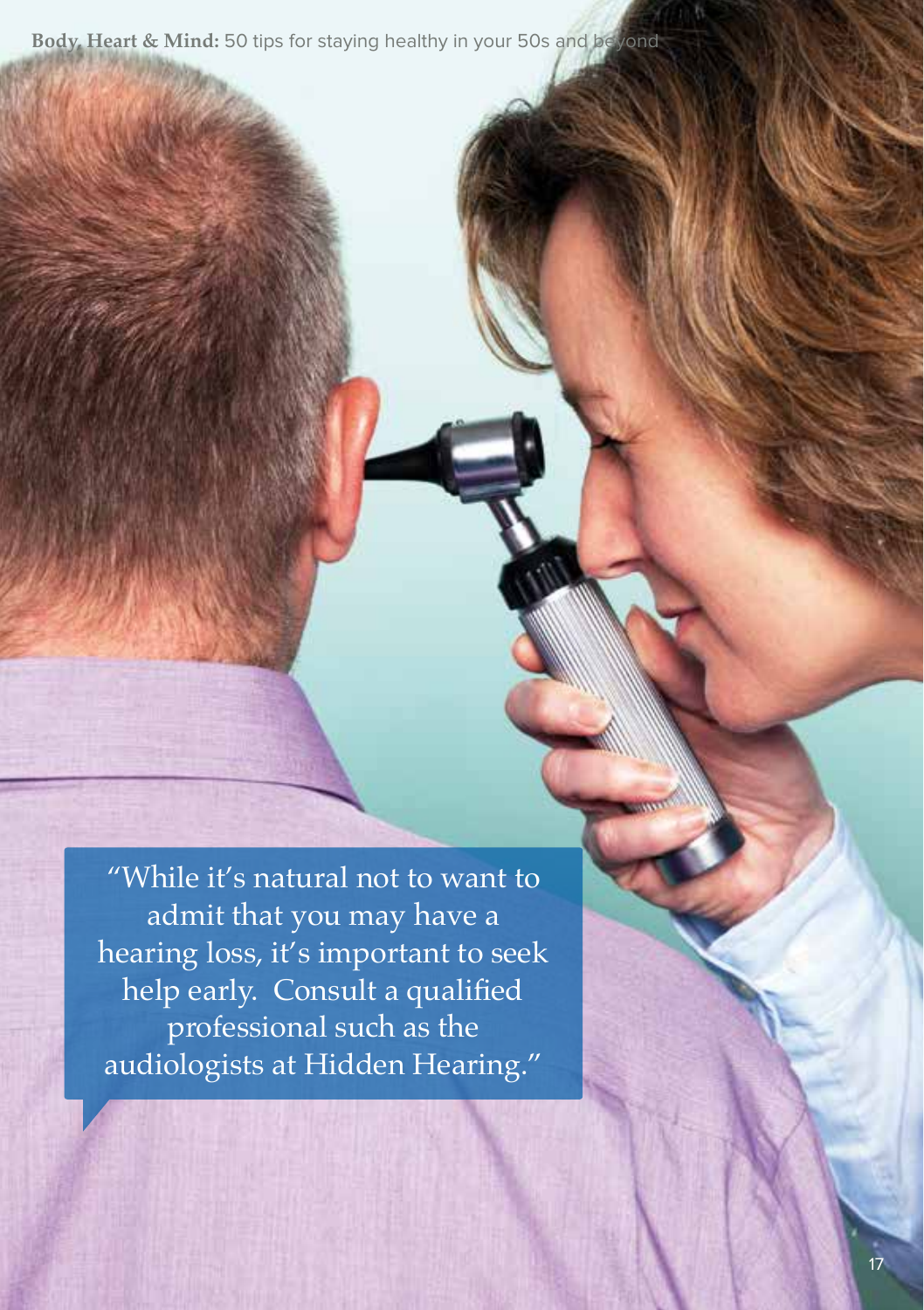

"Evidence shows that maintaining and diversifying your socialconnections, whether it's face-to-face or through new technologies, can substantially influence your emotional and physical wellbeing."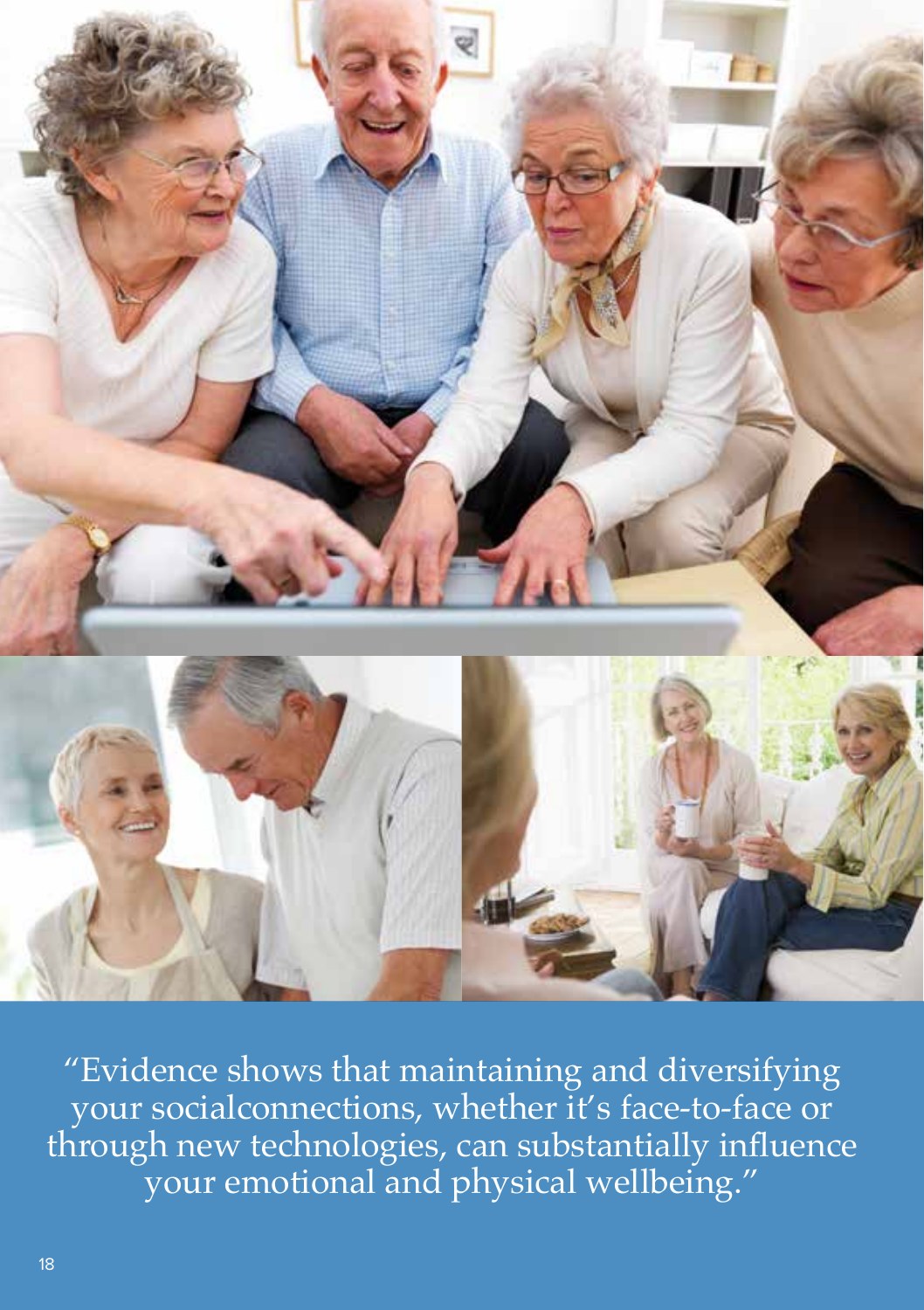# **Staying connected**

As you grow older, it's easy to become set in your ways thus potentially reducing the range and quality of connections with your friends and family – particularly if you move into retirement accommodation where most of the residents are around your own age.

Evidence shows that maintaining and  $\overline{36}$  diversifying your social connections, whether it's face-to-face or through new technologies, can substantially influence your emotional and physical wellbeing. **Tip** 

If you are beginning to feel isolated, **Tip**  consider expanding your social horizons **37** by enrolling in a community class, where you'll meet people of all ages and learn a new skill into the bargain. Or enquire about volunteering to help younger people.

**Tip** Information technologies provide a great way to stay connected with friends and **38** family you don't get to see often enough. According to the Central Statistics Office, 78% of households have internet access. Irish people are more likely to access the internet through their mobile devices more than users in other countries.

And there are good reasons why. The internet is a gateway to a seemingly limitless array of information and potential social connections. It enables you to access 'social networking' sites like Facebook, Google Plus, Twitter and YouTube.

Whether you know next-to-nothing about computers, or you'd like more guidance on the internet and social networking, adult education and community centres offer low-cost courses that can help. These courses can also alert you to the potential pitfalls of being online, such as security threats and money scams, so you can handle them with confidence.



#### **Feeling blue? Speak up, for your health's sake**

Everyone experiences low points in their **Tip**  lives; it can happen at any age. But if a **39**change in mood or physical symptoms continues for more than two weeks, there's a risk it could spill over into anxiety and depression. That's when it's healthy to speak up and ask for help.

According to helpguide.org the changes that often come in later life – retirement, the death of loved ones, increased isolation, medical problems – can lead to depression. Depression prevents you from enjoying life like you used to. But its effects go far beyond mood. It also impacts your energy, sleep, appetite, and physical health. However, depression is not an inevitable part of aging, and there are many steps you can take to overcome the symptoms, no matter the challenges you face.

**More information** 

**Helpguide:** helpguide.org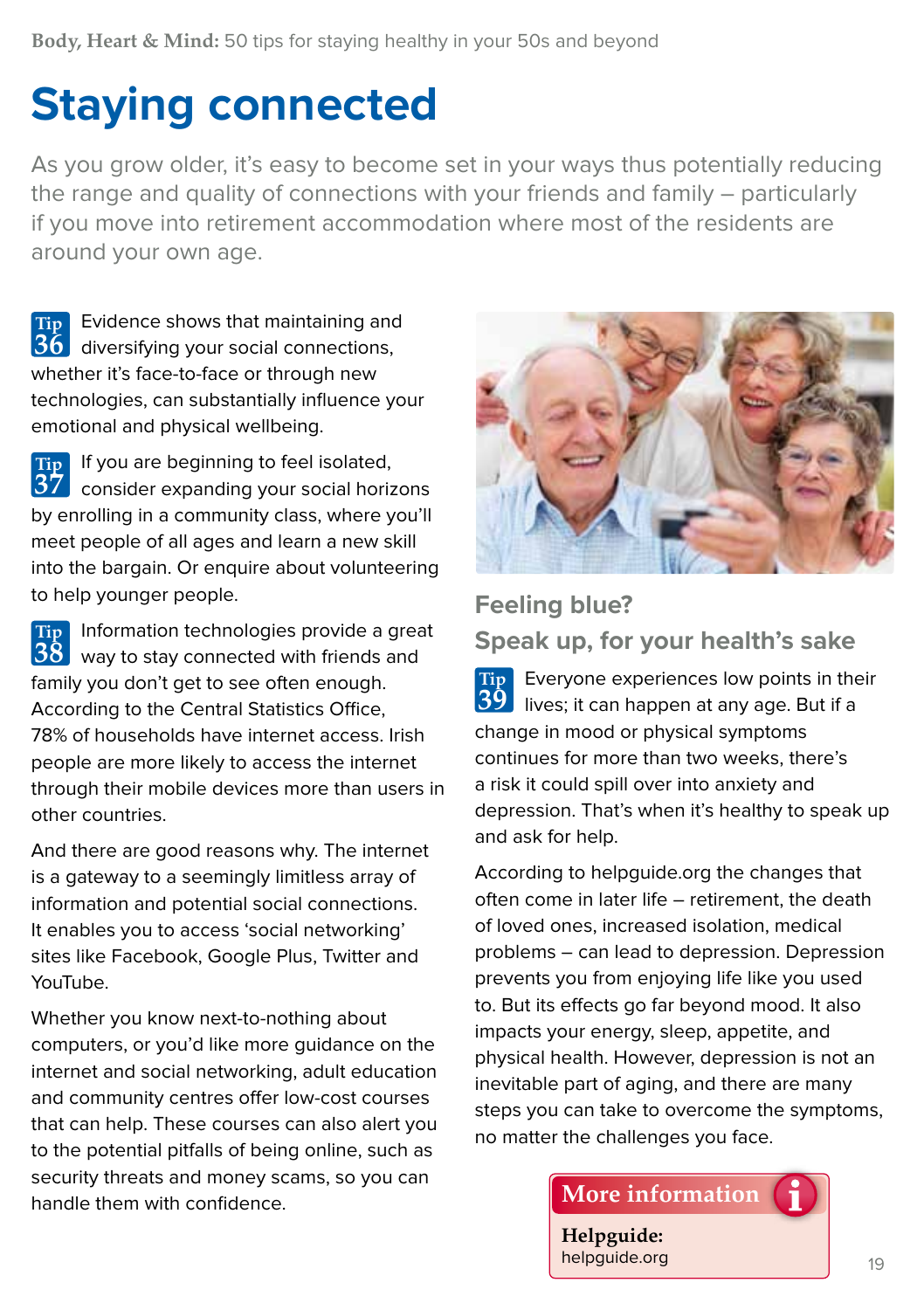# **Maximum independence**

Many people want the sense of familiarity, security, dignity and independence that comes with staying in the family home as long as possible in their later years. This is absolutely understandable and desirable. Remaining in a neighbourhood with residents of all ages may make it easier to stay in touch with the broader community than if you lived in a retirement village or aged care facility.

**R**ealistically though, the home that's so<br>**Realistical** and comfortable while you're still healthy and mobile may become harder to inhabit if you eventually experience age-related illness or injury. Will you be able to get up and down stairs? What about gardening, housework and property maintenance?

If you want to stay in your own home for **Tip**   $\overline{40}\,$  the longer term, it's worth thinking ahead to a time when you may find it harder to look after yourself.

Government, private and community-based organisations provide a wide range of options to help older Irish based residents stay independent.

Citizen information and Age Action **Tip**  provide a whole range of information about care homes that are available and how to tackle a number of tricky issues that may come up. They cover topics which range from making a decision about going to a home, types of care home, questions to ask when choosing a home and problems and complaints. **41**

Another good source for information and helping you take the decision is Retirement Services who also provide lots of information to enable you to make the right choices and include a section on the regulatory bodies that control the care homes.





Good **Tip**  eyesight and regular exercise are important factors in preventing falls. Refer back to our **42**

#### **More information**

**Citizen information:** citizensinformation.ie

**Age Action:** ageaction.ie

**Retirement Services:** retirementservices.ie

'Sight' and 'Move it or lose it' section for tips.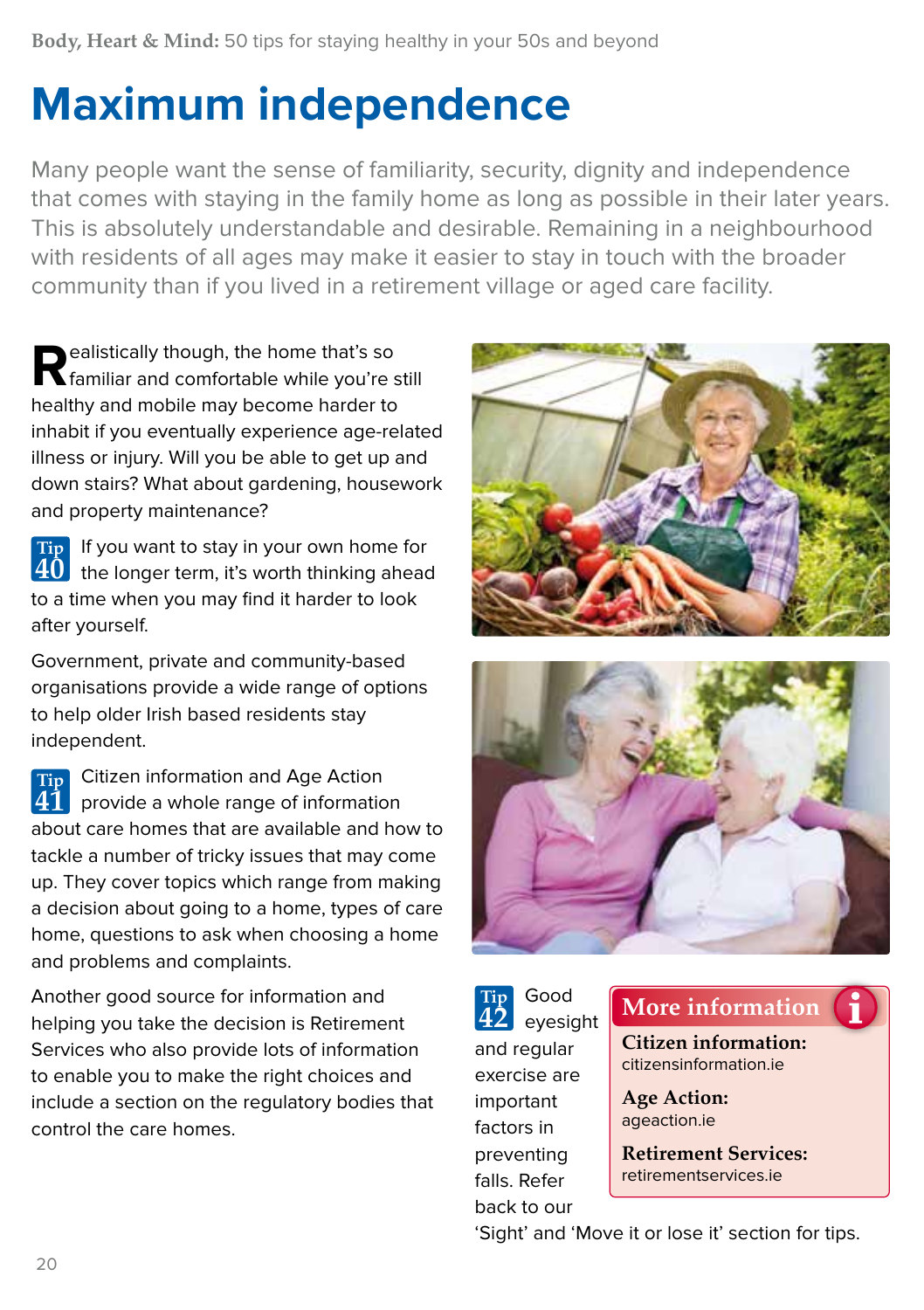"Good eyesight and regular exercise are important factors in preventing falls."

**HAN ST** 

21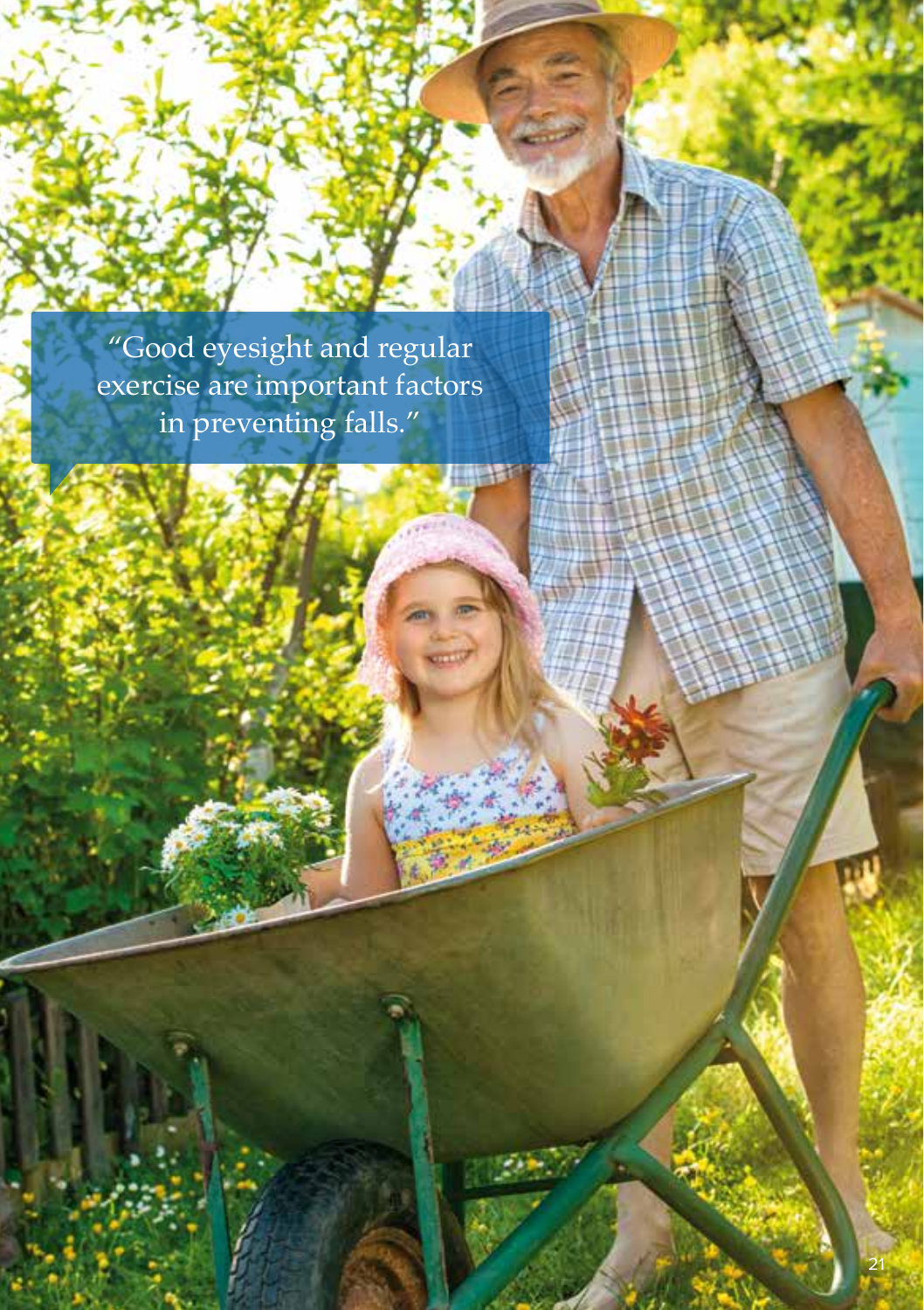### **You look simply great! (You don't need to run past your mirror)**

We hope that by taking up some of the tips in this booklet and seeking professional help where appropriate, you'll feel ready to approach the years from 50 and beyond with energy and confidence.

**N**ow, all that remains is to ensure that you look as terrific as you feel.

#### **Shoulders back!**

Poor posture such as rounded shoulders or a sinking chest can create the impression that you lack confidence. It can also restrict your breathing, and cause back and neck pain. **11p** Poor posture such as rounded shoulders<br>**43** or a sinking chest can create the

If you've developed poor postural habits from using a computer or sustaining an injury, for example, it may be worth considering the Alexander technique or Feldenkrais classes. They're designed to help you sit, stand and move the right way, with a minimum of effort.

"If you've developed poor postural habits it may be worth considering the Alexander technique or Feldenkrais classes."



#### **Dressed to kill**

Whether you're a man or a woman, there are few things as unflattering as shapeless or outdated clothes.

**Tip** We're not suggesting you dress up to the nines if you're just popping down to **44** the local shops – but tossing out what's unflattering and substituting a few stylish yet classic pieces can make a world of difference to the way you feel in your work or social life.

If you have clothes in good condition that you haven't worn for the last couple of years, donate them to a charity like the Oxfam or Cancer Research.

Finding clothes that suit your age, body type and lifestyle can be a challenge if you don't know where to start. You can find image consultancy companies in the Golden Pages. Some larger stores offer a personal shopping service.

If you're budget-conscious, recycled **Tip**  clothing boutiques and charity retail **45** outlets offer a low-cost way of updating your wardrobe.

**Tip 46**

Tailors and dressmakers can often revamp outdated or ill-fitting clothes to

give them a new lease of life - potentially a cheaper option than replacing them with new ones.

Take a younger friend or relative for a 'try on only' shopping trip. Ask them what they think will update your look – you may find this the least expensive 'makeover' you've ever had! **Tip 47**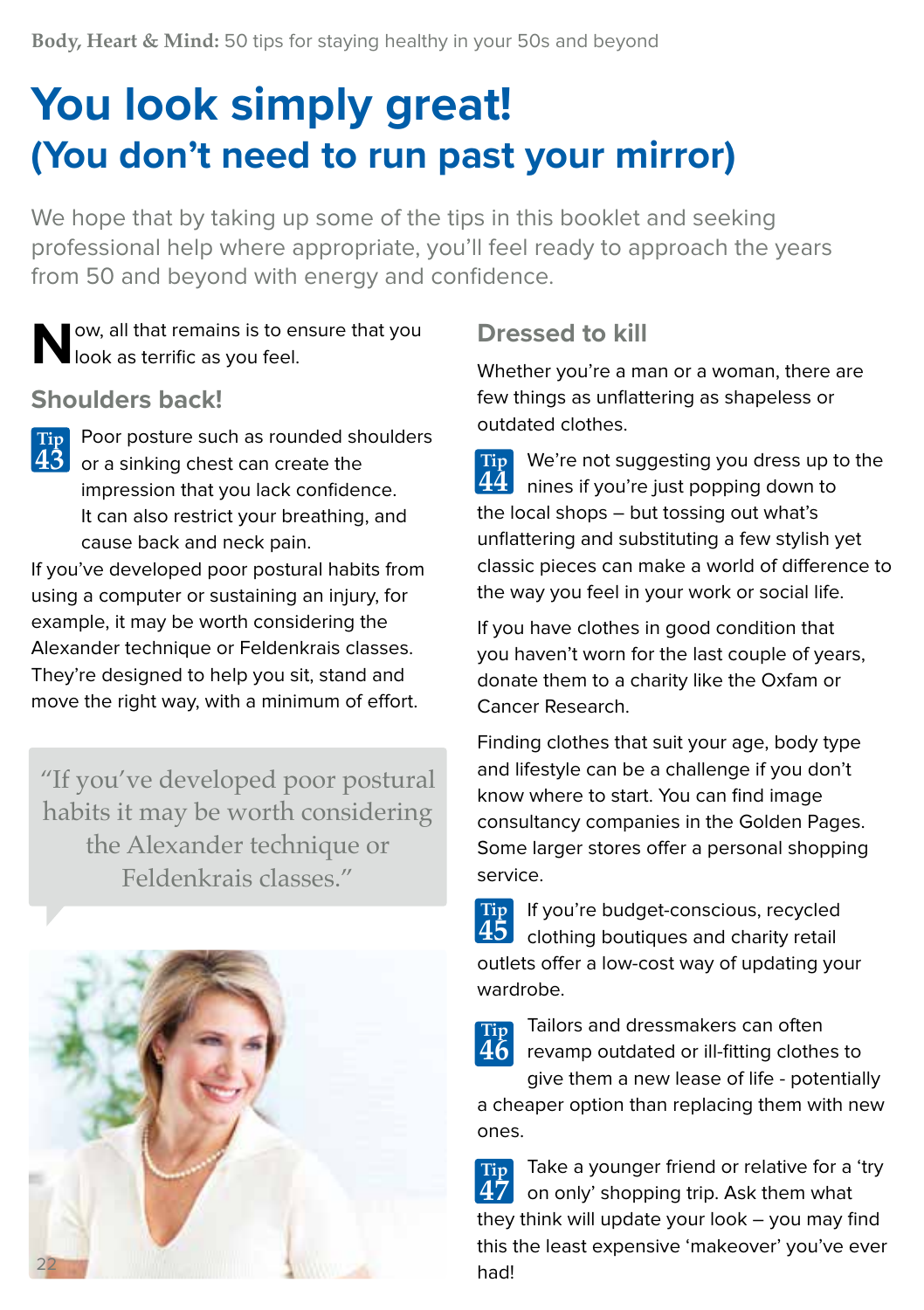

#### **Hair apparent**

The right hair cut and colour for your face shape and skin tone can shed years from your appearance and give your confidence a real boost. Many hair salons offer a complimentary consultation to suggest potential changes, so don't feel shy about changing stylists if you're not getting what you want.

If you're a man and getting a bit thin on **Tip**   $\overline{48}\,$  top, ask your stylist or barber about the most flattering cut and style for what you have left. We're laying odds they won't say that a comb-over is the way to go!

#### **The finishing touch**

If you wear glasses, update your frames the next time you change your prescription. These days, competition between retailers means you can often get great deals.

Have a look at your shoes. If you haven't worn them in months, or they don't suit the clothes you'll be wearing after your wardrobe 'spring clean', throw them out. Scour recycled clothing boutiques, factory outlets or end-of season sales for more suitable replacements.

Pay attention to grooming essentials such **Tip**  as brushing and flossing your teeth, **49** washing your hair, scrubbing your nails and moisturising your skin (yes, even if you're a bloke).

Even when you're not out to make a  $\mathbf{50}$  special impact with your appearance, keeping up the basics will remind you to take pride in yourself – and show others that entering your later years is no reason to 'let yourself go'. **Tip**